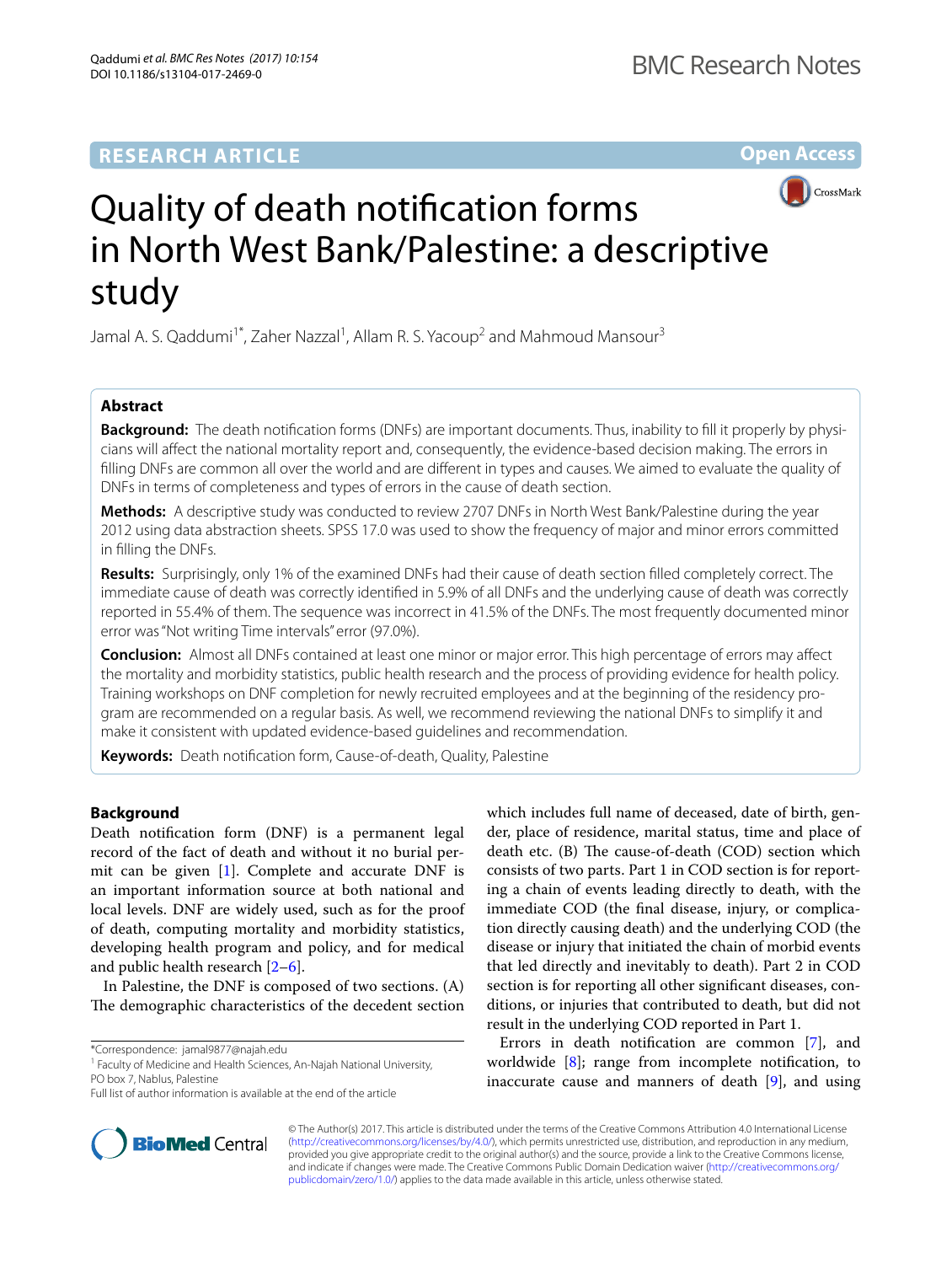abbreviations [\[10](#page-4-6)]. One system divides the errors into major and minor [\[11](#page-4-7)] (for more details see Table [1](#page-1-0)).

Up to our knowledge, no studies assessing the quality of death notifcation have been conducted in Palestine. A Pilot study was conducted in November 2011 in Nablus province by an author of this study and medical students at An-Najah National University in Palestine. The study revealed that errors were abundant and common. The aim of this study is to evaluate the quality of DNFs in terms of completeness and types of errors in the COD section in order to improve the quality of death certifcation in Palestine.

#### **Methods**

#### **Study design and population**

A descriptive study was conducted during the period of 1st September to 31st December 2013 at the primary health care directorates (PHD) at North West Bank (NWB)/Palestine to explore the errors of DNF and to assess the most common type of error. PHD is the central unit where all DNFs are reported directly from the peripheral level (i.e., hospitals and private Clinics).

The study population included all the DNFs during the year 2012 at the PHD in NWB/Palestine. The DNF is standard form distributed by the Palestinian Ministry of Health (PMoH) to all health care facilities and primary clinics in Palestine, and after flling, it's sent back to the PHD to be evaluated and issued.

Sample size, based on expected proportion of 50, 95% confdence interval and 5% absolute precision on either side of the proportion, was 547 DNFs. Systematic random sampling technique was used. Every 5th DNF from the list of DNF documentation numbers in Vital Statistics Unit in PHD was included in the study sample.

#### **Data collection**

Data abstraction sheet was constructed by the researchers based on national standards and international guidelines [\[1](#page-4-0), [11\]](#page-4-7) to collect information regarding the errors in flling the COD section in the DNF. Researchers reviewed the DNFs independently and any disagreements were resolved by consensus based on discussion.

<span id="page-1-0"></span>**Table 1 Types of errors in flling DNFs**

| <b>Major errors</b>                             | <b>Minor errors</b>                             |  |  |  |
|-------------------------------------------------|-------------------------------------------------|--|--|--|
| No underlying cause of death after<br>mechanism | Absence of time intervals for each<br>diagnosis |  |  |  |
| Incorrect sequencing of cause of<br>death       | Abbreviations used                              |  |  |  |
| Competing causes of death                       | Irrelevant information                          |  |  |  |
| No acceptable cause of death                    | Illegible handwriting                           |  |  |  |
|                                                 |                                                 |  |  |  |

*DNFs* death notifcation forms

Major errors included: (i) incorrect sequencing chain of events leading directly to death, (ii) competing causes of death occurs when two or more causally unrelated, etiologically specifc diseases listed in part 1 of the DNF, (iii) unacceptable cause of death is documented when signs, symptoms or ill-defned terms such as old age or severe headache are listed in part 1 of the DNF. (iv) No underlying cause of death after mechanism; occurs if no underlying cause of death is reported and the notifying physician only uses mechanism of death or reported mechanism of death with incorrect underlying cause of death or there is no link between them. On the other hand, the minor errors include: absence of time intervals for each diagnosis, use of abbreviations, flling irrelevant information and illegible handwriting (see Table [1\)](#page-1-0).

Furthermore, we collected information such as age, residency, gender, marital status, and notifying physician. The study protocol was approved by the Institutional Review Board (IRB) at An-Najah National University and by the PMoH. All collected data were treated confdentially.

#### **Statistical analysis**

Statistical Package for the Social Sciences (SPSS) version 17.0 was used for data entry and analysis. Frequency tables, bar charts were used to describe study results. Chi square used for inferential part.

#### **Results**

A total of 547 DNFs were evaluated in the present study. Nearly half (52.6%) were males, and three forth of them above 50 years old. The majority  $(61.2%)$  of DNFs were flled in hospitals. In 47.5% of the DNF, the certifers were resident physicians compared to 6.8% were forensic physicians (for more details see Table [2\)](#page-2-0).

The DNFs were evaluated for errors in filling the COD section. The majority (67%) of the DNFs had at least one major error. The most common major error was "No underlying cause of death after mechanism" (44.2%) followed by "Incorrect sequence" error (41.3%) (see Fig. [1](#page-2-1)).

When assessing DNFs for minor errors, only 12 (2.0%) DNFs were free of any minor error, and 535 (98.0%) had at least one minor error. The most frequently reported minor error was "Not writing Time intervals" error (97.0%) followed by "Using abbreviations and symbols" error (39.1%) (see Fig. [2\)](#page-2-2).

The frequency of major errors in the DNFs was studied in relation to deceased and reporting physicians' characteristics. Most of the major errors were committed equally between the diferent groups. DNFs written outside the hospital (home or clinic) had more (28.8%) "No acceptable cause of death" error than DNFs written in hospitals (20.3%) and that was statistically signifcant  $(P = 0.023)$  (see Table [3\)](#page-3-0).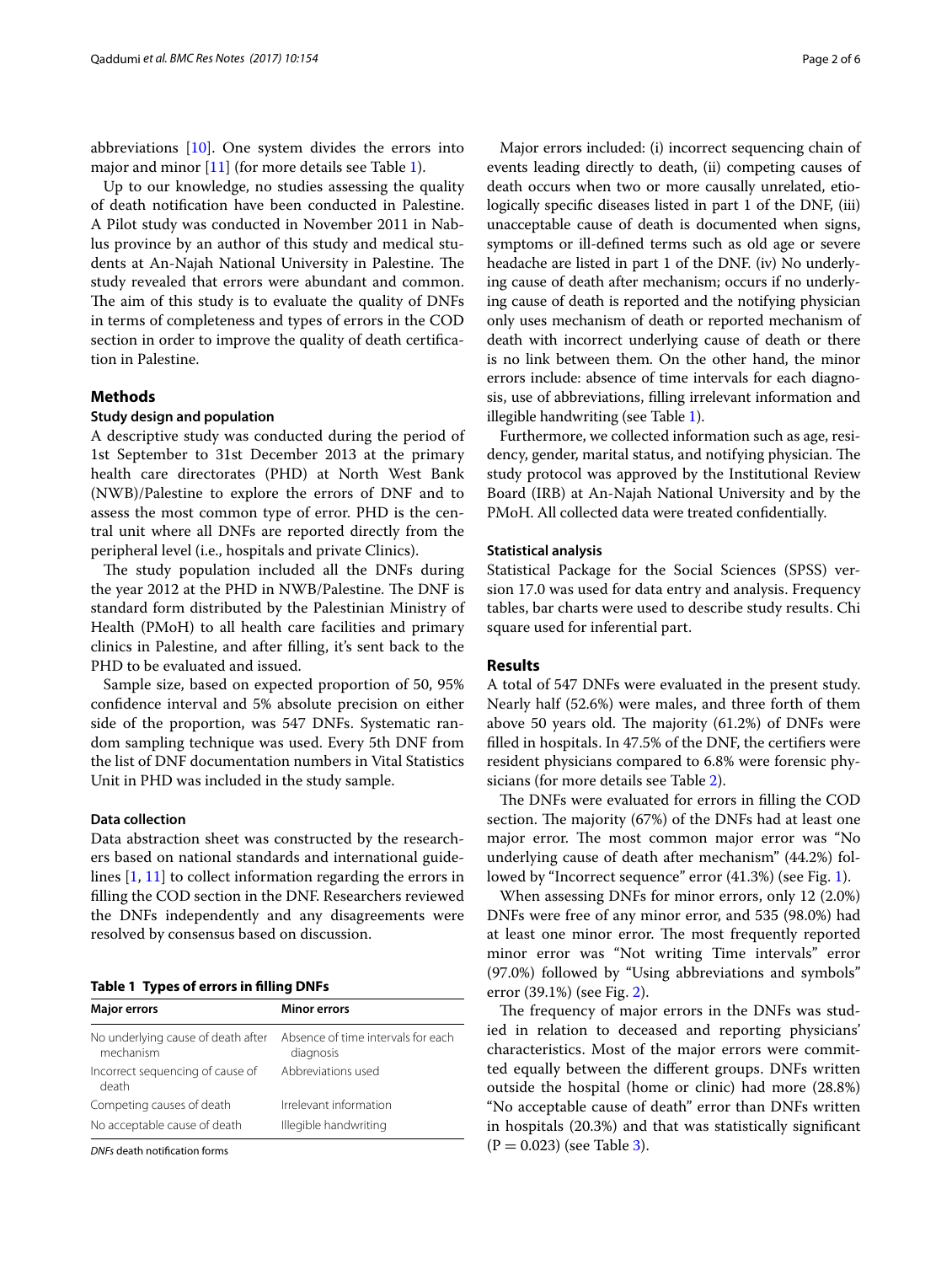<span id="page-2-0"></span>**Table 2 Characteristics of deceased persons in DNFs**   $(N = 547)$ 

| Variable                  | Frequency (%) |  |  |
|---------------------------|---------------|--|--|
| Age (years)               |               |  |  |
| <1                        | 32 (5.9%)     |  |  |
| $1 - 29$                  | 53 (9.7%)     |  |  |
| $30 - 49$                 | 51 (9.5%)     |  |  |
| >50                       | 410 (75%)     |  |  |
| Residency                 |               |  |  |
| City                      | 155 (28.3%)   |  |  |
| Village                   | 346 (63.3%)   |  |  |
| Camp                      | 46 (8.4%)     |  |  |
| Gender                    |               |  |  |
| Male                      | 288 (52.6%)   |  |  |
| Female                    | 259 (47.1%)   |  |  |
| Location of death         |               |  |  |
| Governmental Hospital     | 264 (48.2%)   |  |  |
| Non-governmental Hospital | 71 (13.0%)    |  |  |
| Home/clinic               | 212 (38.8%)   |  |  |
| Notifying physician       |               |  |  |
| Resident                  | 260 (47.5%)   |  |  |
| Specialist                | 102 (18.6%)   |  |  |
| Forensic                  | 37 (6.8%)     |  |  |
| General practitioners     | 148 (27.1%)   |  |  |



#### <span id="page-2-1"></span>**Discussion**

Surprisingly, completely and correctly flled COD section was identified only in 1% of the DNFs. This result is consistent with a study in India where 1.2% of the DNFs had the COD section completed correctly. This shows a great lack of accuracy in flling the DNFs.

The immediate cause of death was identified correctly in 5.9% of evaluated DNFs. Most (92.7%) of the terms used in the line a (1st line in DNF) described mechanism of death like cardio-respiratory arrest, respiratory failure



<span id="page-2-2"></span>and heart failure, instead of writing the "immediate cause of death". This is comparable  $(80%)$  with a study  $[12]$  $[12]$  conducted in Vadodara/India. It is surprising to fnd this high proportion of such error. Mechanism of death is a physiologic derangement or biochemical disturbance by which a COD exerts its lethal efect and should not be reported as the immediate COD. This situation was worsening by the fact that 44.7% of the DNFs contain the mechanism of death without reporting the underlying cause of death; the most common major error reported in our study. This is comparable  $(35%)$  with a study in Greece [\[13](#page-4-9)]. However, it was reported between 7 and 18% in other studies  $[14–16]$  $[14–16]$ . Physicians usually find it difficult to distinguish between the cause of death and the mechanism of death. They most often target their medical treatment to the mechanism  $[13]$  $[13]$ . Additionally, it is often not easy to identify the defnite cause of death, especially in complex cases and those dying outside the hospitals. Reporting the mechanism of death without the underlying cause of death is a serious problem that can afects the quality of the DNF and limits its uses.

"Incorrect sequence" was the second most (41.5%) common major error in this study. This is similar to what have been reported in the study conducted in Vadodara [[12\]](#page-4-8). In contrast, much less proportions (9, 24, and 28.7%) of this error have been found in Taiwan and South Africa  $[14–16]$  $[14–16]$  $[14–16]$ . This is also one of the major errors that limits the uses of the DNFs and makes it difficult to extract the underlying cause of death; the most important piece of information in the DNF.

"No acceptable cause of death" and "competing causes of death" were the third and fourth most (23.2 and 15%, respectively) common major errors in the DNFs. This is comparable with results of two studies in South Africa [[15](#page-5-2), [16\]](#page-5-1) where 14.8 and 17.3% respectively of the reviewed DNFs had "No acceptable cause of death" error, and 15.3 and 14.9% respectively had "competing causes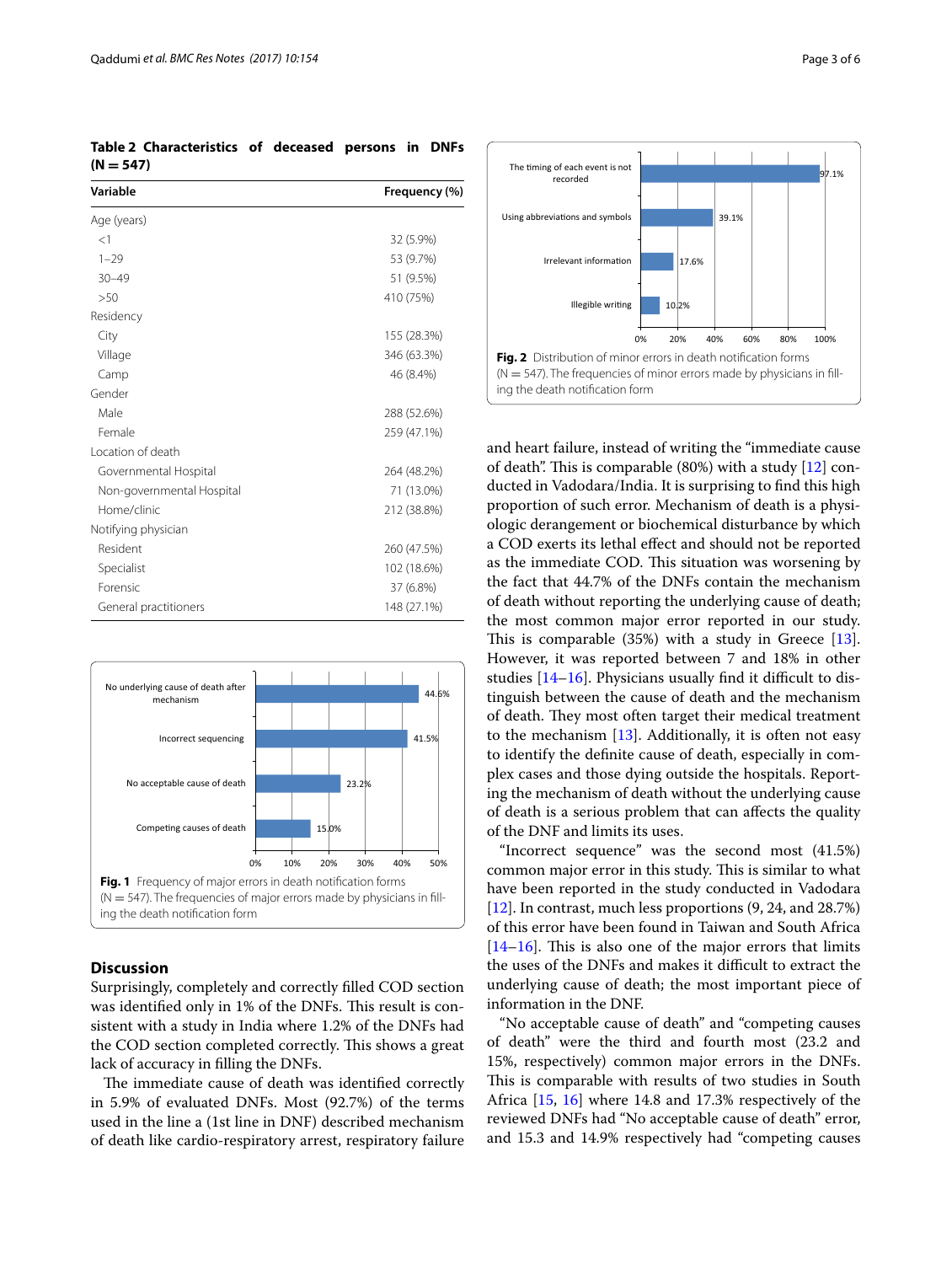| <b>Characteristics</b>  | <b>Types of major errors</b> |          |                           |          |                        |          |  |  |
|-------------------------|------------------------------|----------|---------------------------|----------|------------------------|----------|--|--|
|                         | Incorrect sequence           |          | No acceptable cause       |          | Writing mechanism only |          |  |  |
|                         | n (%)                        | P value* | n (%)                     | P value* | n(%)                   | P value* |  |  |
| Age of deceased (years) |                              |          |                           |          |                        |          |  |  |
| <1                      | 11(44.0)                     | 0.731    | 10(31.3)                  | 0.379    | 14(43.8)               | 0.649    |  |  |
| $1 - 29$                | 20(46.5)                     |          | 12 (22.6)                 |          | 20(37.7)               |          |  |  |
| $30 - 50$               | 19 (48.7)                    |          | 8 (15.4)                  |          | 26 (50.0)              |          |  |  |
| >50                     | 177(52.7)                    |          | 99 (24.1)                 |          | 184 (45.0)             |          |  |  |
| Gender of deceased      |                              |          |                           |          |                        |          |  |  |
| Male                    | 123(53.5)                    | 0.350    | 60 (20.8)                 | 0.062    | 131 (45.5)             | 0.618    |  |  |
| Female                  | 104 (48.6)                   |          | 69 (26.4)                 |          | 113 (43.8)             |          |  |  |
| Delay (days)            |                              |          |                           |          |                        |          |  |  |
| $<$ 7                   | 178 (52.2)                   | 0.364    | 95 (22.2)                 | 0.165    | 190 (44.5)             | 0.922    |  |  |
| $\geq 7$                | 49 (47.1)                    |          | 34 (28.3)                 |          | 54 (45.0)              |          |  |  |
| Location                |                              |          |                           |          |                        |          |  |  |
| Hospital                | 143 (51.6)                   | 0.740    | 68 (20.3)                 | 0.023    | 148 (44.2)             | 0.800    |  |  |
| Home                    | 84 (50.0)                    |          | 61(28.8)                  |          | 96 (45.2)              |          |  |  |
| Hospital                |                              |          |                           |          |                        |          |  |  |
| Governmental            | 112(52.3)                    | 0.662    | 53 (20.1) 15 (21.1) 0.845 |          | 117(44.3)              | 0.921    |  |  |
|                         | 31 (49.2)                    |          |                           |          | 31(43.7)               |          |  |  |
| Non-Governmental        | 31 (49.2%)                   |          | 15 (21.1%)                |          | 31 (43.7%)             |          |  |  |
| Notifying physician     |                              |          |                           |          |                        |          |  |  |
| Resident                | 111(51.9)                    | 0.340    | 52 (20.0)                 | 0.266    | 112(43.1)              | 0.605    |  |  |
| Specialist              | 50 (56.8)                    |          | 26(25.5)                  |          | 50 (49.0)              |          |  |  |
| Forensic                | 10(38.5)                     |          | 9(24.3)                   |          | 14(37.8)               |          |  |  |
| G.P.                    | 56 (47.9)                    |          | 42 (28.4)                 |          | 68 (45.9)              |          |  |  |

<span id="page-3-0"></span>**Table 3 Major errors in DNFs in relation to characteristic of deceased**

*DNFs* death notifcation forms

\* Chi squared test

of death" [\[15,](#page-5-2) [16](#page-5-1)]. Increased life expectancy has led to a multivariate cause of death, and it is more and more likely that a deceased person have more than one disease such as cardiovascular disease, diabetes mellitus, cancer and others. As a result, the physicians may find it difficult to assign a single cause of death in such complex cases, particularly those dying outside the hospitals.

The majority (98%) of DNFs contained at least one minor error. That was consistent with the study in Vadodara which revealed that at least one minor error in all (100%) of the DNFs [\[12](#page-4-8)]. Similarly, the two studies conducted in South Africa in 2007 and in 2009 revealed that (91.7 and 98.4% respectively) of the reviewed DNFs had at least one minor error [\[15](#page-5-2), [16\]](#page-5-1).

The most common minor error (97%) was the "Absence of time interval". The DNFs reviewed in the two studies conducted in South Africa in 2007 and in 2009 had "Absence of time interval "as the most common minor error  $(81.5, 98.4\%$  respectively)  $[15, 16]$  $[15, 16]$  $[15, 16]$  $[15, 16]$ . This percentage is similar to a study result conducted in Vadodara (92.5%) [[12\]](#page-4-8). Reporting the time estimate for each condition in the COD section is essential in providing complete picture of the cause of death and determining underlying cause of death. Physicians should pay attention to these entries as they give the chronology of events and provides a useful check on the accuracy of the reported sequence of conditions which can prevent major error of improper sequencing.

The second most common minor error was the use of abbreviation and symbols (39.1%). This is consistent with the study in Vadodara  $(32.5%)$  [[12\]](#page-4-8), and in contrast with the studies in South Africa in 2007 and in 2009 (23.7 and 10.7% respectively) [[15,](#page-5-2) [16\]](#page-5-1). "Irrelevant information" and "illegible writing" were the third and fourth frequent (17.6 and 10.2%, respectively) minor errors and were consistent with Burger et al. study [[15\]](#page-5-2) which found that these errors were least frequent (13 and 2.5%, respectively) minor errors.

The majority of end users of DNF never went to medical school; this renders the form difficult to interpret and to extract the true cause of death related information. Although minor errors may not signifcantly afects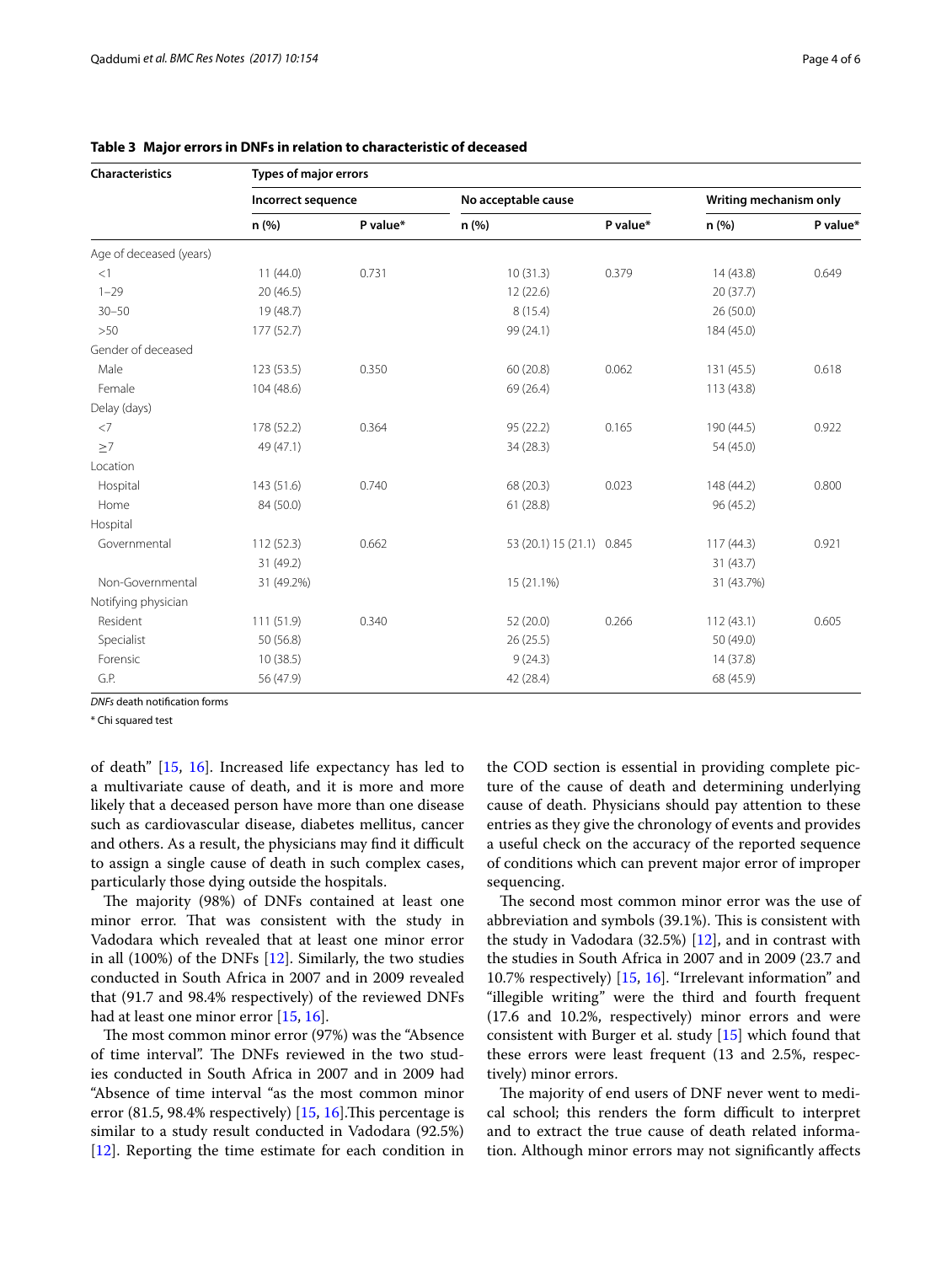statistics on the underlying cause of death, they should be avoided. In addition, these minor errors signify a degree of physicians' inattention or lack of experience.

This study had some limitations. First; the fact that only the DNFs of North West Bank/Palestine were reviewed in the study may limit its generalisability. However, the results of the study showed that the three provinces included in the study had limited accuracy of DNF and death notifcation procedure with little diferences in some types of errors. This may lead us to conclude that the inaccuracy in DNF may be generalized on whole Palestine as most physicians in Palestine have generally similar characteristics and background. Second; the evaluation of the "cause of death" section was researcher dependent; we tried to avoid this via evaluating each DNF by the researchers, independently.

#### **Conclusions**

Almost all DNFs contained at least one minor or major error. This high percentage of errors may affect the mortality and morbidity statistics, public health research and the process of providing evidence for health policy. We recommend increasing the awareness of physicians about the importance of DNFs and its implications on improving their practice. This could be through offering training workshops on DNF completion for newly recruited employees and developing a manual on flling out the DNF with a clear instructions and guidelines. The DNFs are better to be reviewed for information accuracy by the attending physician and health care administrators prior to submission to higher authorities. Considering flling DNFs electronically will be helpful especially for eliminating legibility and abbreviation problems and for completion of any missing information once available. Thus, filling DNFs properly will improve accuracy of the national mortality report and, consequently, the evidence-based decision making.

#### **Abbreviations**

COD: cause of death; DNFs: death notifcation forms; IRB: Institutional Review Board; PMoH: Palestinian Ministry of Health; NWB: North West Bank; PHD: Primary Health Directorate; SPSS: Statistical Package for the Social Sciences.

#### **Authors' contributions**

JQ has made substantial contributions to the conception and design of the study, the acquisition of data, the analysis and interpretation of the data, and the drafting of the manuscript. ZN also has made substantial contributions to the conception and design of the study, the acquisition of data, the analysis and interpretation of the data, and the drafting of the manuscript. ARSY and MM has made substantial contributions to data collection and interpretation, and to drafting the manuscript. All authors read and approval the fnal manuscript.

#### **Author details**

<sup>1</sup> Faculty of Medicine and Health Sciences, An-Najah National University, PO box 7, Nablus, Palestine. <sup>2</sup> Department of anesthesia, An-Najah National University Hospital, Nablus, Palestine.<sup>3</sup> Department of general surgery, Palestine Medical Complex, Ramallah, Palestine.

#### **Acknowledgements**

We would like to acknowledge An-Najah National University (ANNU), and the hospital directors for their cooperation.

#### **Competing interests**

The authors declare that they have no competing interests.

#### **Availability of data and materials**

All data generated or analysed during this study are included in this published article [and its fgures and tables].

#### **Consent to publish**

The manuscript doesn't contain any individual person's data in any form.

#### **Ethics approval and consent to participate**

IRB at An-Najah National University.

#### **Funding**

This work has entirely been made by the efforts and the financial support of the authors. No fund or fnancial assistance has been provided from other resources.

#### **Publisher's Note**

Springer Nature remains neutral with regard to jurisdictional claims in published maps and institutional afliations.

Received: 17 October 2015 Accepted: 24 March 2017 Published online: 11 April 2017

#### **References**

- <span id="page-4-0"></span>1. National Center for Health Statistics (US). Medical examiners' and coroners' handbook on death registration and fetal death reporting. Department of Health and Human Services, Centers for Disease Control and Prevention, National Center for Health Statistics; 2003.
- <span id="page-4-1"></span>2. Mathers CD, Ma Fat D, Inoue M, Rao C, Lopez AD. Counting the dead and what they died from: an assessment of the global status of cause of death data. Bull World Health Org. 2005;83(3):171.
- 3. Lakkireddy DR, Gowda MS, Murray CW, Basarakodu KR, Vacek JL. Death certifcate completion: how well are physicians trained and are cardiovascular causes overstated? Am J Med. 2004;117(7):492–8.
- 4. Fox CS, Evans JC, Larson MG, Lloyd-Jones DM, O'Donnell CJ, Sorlie PD, Manolio TA, Kannel WB, Levy D. A comparison of death certifcate out-ofhospital coronary heart disease death with physician-adjudicated sudden cardiac death. Am J Cardiol. 2005;95(7):856–9.
- 5. Sibai AM, Nuwayhid I, Beydoun M, Chaaya M. Inadequacies of death certifcation in Beirut: who is responsible? Bull World Health Org. 2002;80(7):555–61.
- <span id="page-4-2"></span>6. Swift B, West K. Death certifcation: an audit of practice entering the 21st century. J Clin Pathol. 2002;55(4):275–9.
- <span id="page-4-3"></span>7. Sehdev AE, Hutchins GM. Problems with proper completion and accuracy of the cause-of-death statement. Arch Intern Med. 2001;161(2):277–84.
- <span id="page-4-4"></span>8. Maudsley G, Williams EM. Death certification by house officers and general practitioners—practice and performance. J Public Health. 1993;15(2):192–201.
- <span id="page-4-5"></span>9. Pritt BS, Hardin NJ, Richmond JA, Shapiro SL. Death certifcation errors at an academic institution. Arch Pathol Lab Med. 2005;129(11):1476–9.
- <span id="page-4-6"></span>10. McAllum C, St George I, White G. Death certifcation and doctors' dilemmas: a qualitative study of GPs' perspectives. Br J Gen Pract. 2005;55(518):677–83.
- <span id="page-4-7"></span>11. Myers KA, Farquhar DR. Improving the accuracy of death certifcation. Can Med Assoc J. 1998;158(10):1317–23.
- <span id="page-4-8"></span>12. Patel AB, Rathod H, Rana H, Patel V. Assessment of medical certifcate of cause of death at a new teaching hospital in Vadodara. Endocrine. 2011;3:7–15.
- <span id="page-4-9"></span>13. Katsakiori PF, Panagiotopoulou EC, Sakellaropoulos GC, Papazafropoulou A, Kardara M. Errors in death certifcates in a rural area of Greece. Rural Remote Health. 2007;7(4):822.